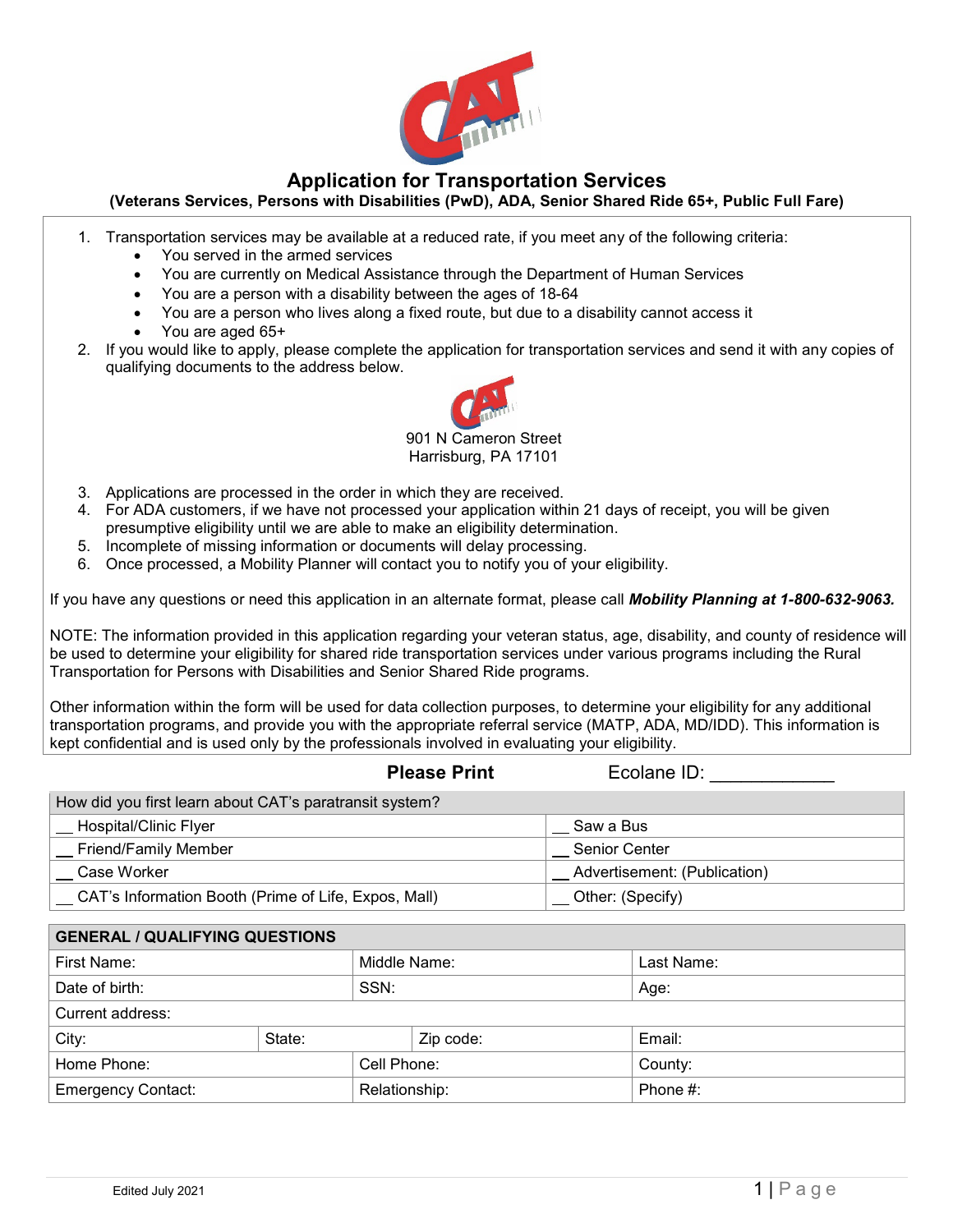| AGE VERIFICATION: Please send a legible photo copy of one of the listed forms of proof of age along with this application                                                                                                                                                                                                                                                                                                                   |                                                |  |                      |                                           |                                             |                         |  |
|---------------------------------------------------------------------------------------------------------------------------------------------------------------------------------------------------------------------------------------------------------------------------------------------------------------------------------------------------------------------------------------------------------------------------------------------|------------------------------------------------|--|----------------------|-------------------------------------------|---------------------------------------------|-------------------------|--|
| A Medicare card is not an acceptable proof of age. Please check which verification you are enclosing.                                                                                                                                                                                                                                                                                                                                       |                                                |  |                      |                                           |                                             |                         |  |
| Armed forces discharge/separation papers                                                                                                                                                                                                                                                                                                                                                                                                    |                                                |  | Pennsylvania ID card |                                           |                                             |                         |  |
| Passport/naturalization papers                                                                                                                                                                                                                                                                                                                                                                                                              |                                                |  |                      |                                           | Photo motor vehicle driver's license        |                         |  |
| <b>Baptismal certificate</b>                                                                                                                                                                                                                                                                                                                                                                                                                |                                                |  |                      |                                           | Birth certificate (Maiden Name)             |                         |  |
| PACE ID Card                                                                                                                                                                                                                                                                                                                                                                                                                                |                                                |  |                      |                                           | Veteran's Universal Access ID Card          |                         |  |
| Statement of age from U.S. Social Security Office                                                                                                                                                                                                                                                                                                                                                                                           |                                                |  |                      | <b>Resident Alien Card</b>                |                                             |                         |  |
| VETERAN SERVICE VERIFICATION: Please send a legible photo copy of proof of veteran service with this application<br>Please check which verification you are enclosing.                                                                                                                                                                                                                                                                      |                                                |  |                      |                                           |                                             |                         |  |
| Armed forces discharge/separation papers                                                                                                                                                                                                                                                                                                                                                                                                    |                                                |  |                      |                                           | __ Veteran's Universal Access ID Card       |                         |  |
| DD-214                                                                                                                                                                                                                                                                                                                                                                                                                                      |                                                |  |                      |                                           | Driver's License with Veteran's Designation |                         |  |
| PROFESSIONAL WRITTEN VERIFICATION OF DISABILITY- ONLY IF YOU ARE UNDER 65 YEARS OF AGE                                                                                                                                                                                                                                                                                                                                                      |                                                |  |                      |                                           |                                             |                         |  |
| In order to be eligible based on a disability, the Certification of Disability must be completed by a qualified individual from one of the<br>organizations listed below that you are a person with a disability and are required to participate in the Rural Transportation for<br>Persons with Disabilities Program and the ADA program.                                                                                                  |                                                |  |                      |                                           |                                             |                         |  |
| Office of Vocational Rehabilitation (OVR)                                                                                                                                                                                                                                                                                                                                                                                                   | <b>Bureau of Blindness and Visual Services</b> |  |                      |                                           |                                             | <b>Registered Nurse</b> |  |
| Disability Insurance (SSDI)                                                                                                                                                                                                                                                                                                                                                                                                                 | <b>United Cerebral Palsy</b>                   |  |                      |                                           | PA Attendant Care Program                   | Physician               |  |
| Community Services Program for Persons with Physical Disabilities                                                                                                                                                                                                                                                                                                                                                                           |                                                |  |                      |                                           | Registered Physical/Occupational Therapist  |                         |  |
| Mental Health/Intellectual & Developmental Disability(MH-IDD)<br>(CIL)                                                                                                                                                                                                                                                                                                                                                                      |                                                |  |                      | <b>Center for Independent Living</b>      |                                             | Other $\_$              |  |
| <b>NEEDS ASSESSMENT</b>                                                                                                                                                                                                                                                                                                                                                                                                                     |                                                |  |                      |                                           |                                             |                         |  |
| What is your primary language?                                                                                                                                                                                                                                                                                                                                                                                                              |                                                |  |                      |                                           |                                             |                         |  |
| Do you have a medical assistance card?                                                                                                                                                                                                                                                                                                                                                                                                      | Yes<br>No                                      |  |                      |                                           |                                             |                         |  |
| Do you have a disability according to the Americans w/ Disabilities Act (ADA)? If yes, attach the Certification of Disability Form                                                                                                                                                                                                                                                                                                          |                                                |  |                      |                                           |                                             |                         |  |
| Do you have any mobility devices such as                                                                                                                                                                                                                                                                                                                                                                                                    |                                                |  |                      |                                           |                                             |                         |  |
| <b>Manual Wheel Chair</b>                                                                                                                                                                                                                                                                                                                                                                                                                   | Oxygen                                         |  |                      |                                           | Cane                                        |                         |  |
| <b>Motorized Scooter</b>                                                                                                                                                                                                                                                                                                                                                                                                                    | Power Wheel Chair                              |  |                      |                                           | Walker                                      |                         |  |
| Desember 1999   2009   2009   2010   2010   2010   2010   2010   2010   2010   2010   2010   2010  <br>Crutches                                                                                                                                                                                                                                                                                                                             |                                                |  |                      | Other                                     |                                             |                         |  |
| Do you require the services of a personal care assistant or escort when you travel? (Someone that is needed to assist<br>you during the trip or at the origin or destination) ____ Yes ____ No ____ Sometimes                                                                                                                                                                                                                               |                                                |  |                      |                                           |                                             |                         |  |
| RELEASE OF INFORMATION and CERTIFICATION OF APPLICATION                                                                                                                                                                                                                                                                                                                                                                                     |                                                |  |                      |                                           |                                             |                         |  |
| By signing below I hereby agree to report any changes to this Service Provider regarding my eligibility for funding assistance.<br>I understand that giving knowingly false statements is a criminal offense The information will be held by only the Service<br>Provider and its agents in the strictest confidence and will not be shared with any other agency, except the professionals<br>from which we are receiving the information. |                                                |  |                      |                                           |                                             |                         |  |
| Date: <b>Date:</b>                                                                                                                                                                                                                                                                                                                                                                                                                          |                                                |  |                      |                                           |                                             |                         |  |
| Please be sure to include the following with your application<br><b>Proof of Age</b>                                                                                                                                                                                                                                                                                                                                                        |                                                |  |                      |                                           |                                             |                         |  |
|                                                                                                                                                                                                                                                                                                                                                                                                                                             |                                                |  |                      | <b>Proof of Veteran Status</b>            |                                             |                         |  |
|                                                                                                                                                                                                                                                                                                                                                                                                                                             |                                                |  |                      | <b>Certificate of Disability (Page 6)</b> |                                             |                         |  |
|                                                                                                                                                                                                                                                                                                                                                                                                                                             |                                                |  |                      |                                           | Ensure your application is signed           |                         |  |

## **Veteran Applicants: If you are Applying for Only Veterans Services, the Application Ends HERE! All Other Applicants: Please Continue with this Application!**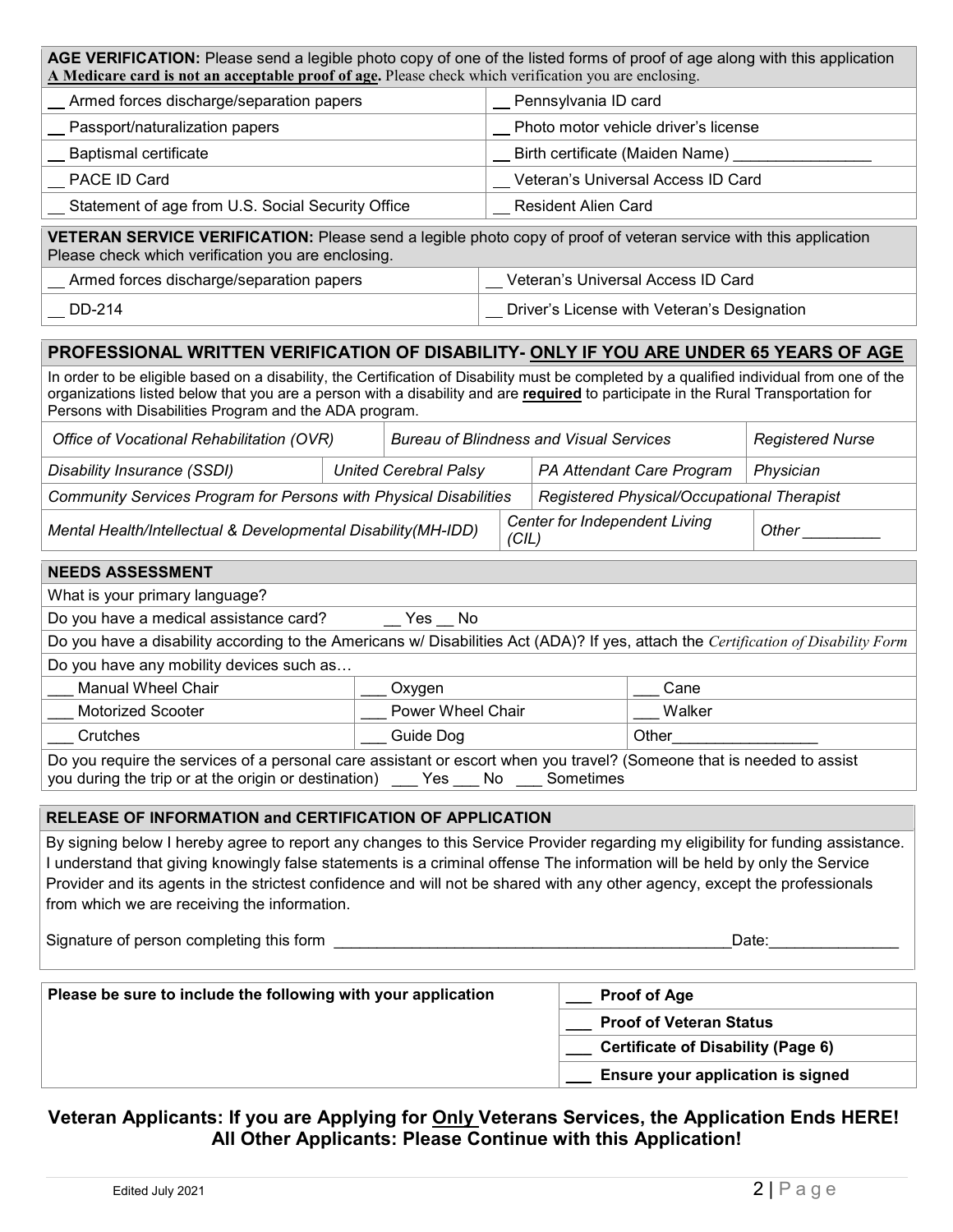| <b>CURRENT TRAVEL</b>                                                                                                                                                                                                                                                                                                    |     |                            |              |            |           |                       |        |
|--------------------------------------------------------------------------------------------------------------------------------------------------------------------------------------------------------------------------------------------------------------------------------------------------------------------------|-----|----------------------------|--------------|------------|-----------|-----------------------|--------|
| Do you currently use CAT's fixed route bus services?<br>No<br>Sometimes<br>Yes                                                                                                                                                                                                                                           |     |                            |              |            |           |                       |        |
| Does the weather affect your ability to use CAT's fixed route bus service?<br>Yes No<br>If yes, please explain:                                                                                                                                                                                                          |     |                            |              |            |           |                       |        |
| List your most frequent destinations and how you get there now                                                                                                                                                                                                                                                           |     |                            |              |            |           |                       |        |
| Destination address where you go                                                                                                                                                                                                                                                                                         |     | How often do you go there? |              |            |           | How do you get there? |        |
| 1.                                                                                                                                                                                                                                                                                                                       |     |                            |              |            |           |                       |        |
| 2.                                                                                                                                                                                                                                                                                                                       |     |                            |              |            |           |                       |        |
| <b>ENVIRONMENT AROUND YOUR RESIDENCE</b>                                                                                                                                                                                                                                                                                 |     |                            |              |            |           |                       |        |
| How many steps are there at the entrance you use at your residence?                                                                                                                                                                                                                                                      |     |                            |              |            |           |                       |        |
| Can you get to a vehicle without the help of another person?                                                                                                                                                                                                                                                             |     |                            | Yes          | No.        |           |                       |        |
| How would you describe the terrain where you live?                                                                                                                                                                                                                                                                       |     | Steep                      | Hill         | Paved Lane |           | Unpaved lane          |        |
| Are there sidewalks in your neighborhood?                                                                                                                                                                                                                                                                                | Yes | No.                        |              |            |           |                       |        |
| <b>MOBILITY FUNCTIONAL ASSESSMENT</b><br>For each below question, check one answer. Your answers should be based on: how you feel most of the time; under<br>normal circumstances; using your mobility equipment; and whether you can perform this activity independently.<br>Without the help of someone else, can you: |     |                            |              |            |           |                       |        |
| Walk up and down three steps if there are handrails on both sides?                                                                                                                                                                                                                                                       |     |                            | Always       |            | Sometimes | Never                 | Unsure |
| Use the telephone to get information?                                                                                                                                                                                                                                                                                    |     |                            | Always       |            | Sometimes | Never                 | Unsure |
| Cross the street, if there are curb cuts?                                                                                                                                                                                                                                                                                |     |                            | Always       |            | Sometimes | Never                 | Unsure |
| Ride up and down a wheelchair lift with handrails on both sides?                                                                                                                                                                                                                                                         |     |                            | Always       |            | Sometimes | Never                 | Unsure |
| Find your way to the bus stop, if someone shows you the way?<br>Sometimes<br>Always                                                                                                                                                                                                                                      |     |                            |              |            |           | Never                 | Unsure |
| Currently travel by yourself?<br>Sometimes<br>Always<br>Never                                                                                                                                                                                                                                                            |     |                            |              |            |           | Unsure                |        |
| Wait 10 minutes in good weather outdoors without a place to sit?                                                                                                                                                                                                                                                         |     |                            | Always       |            | Sometimes | Never                 | Unsure |
| Step on and off the curb from a sidewalk?                                                                                                                                                                                                                                                                                |     |                            | Always       | Sometimes  |           | Never                 | Unsure |
| Travel up or down a gradual hill on the sidewalk, in good weather?                                                                                                                                                                                                                                                       |     | Always                     | Sometimes    |            | Never     | Unsure                |        |
| Travel 3 level blocks, on the sidewalk, when the weather is good?                                                                                                                                                                                                                                                        |     |                            | Always       | Sometimes  |           | Never                 | Unsure |
| If you are able to do this, how long does it take you?                                                                                                                                                                                                                                                                   |     | $< 5$ min                  | $5 - 10$ min |            | > 10      | Unsure                |        |
| Have you ever gotten lost when traveling alone?                                                                                                                                                                                                                                                                          |     |                            | Yes          |            |           | No                    |        |
| If the weather is good and there are no barriers in the way, what is the farthest you can walk or travel outdoors on a level<br>sidewalk, using your mobility aid? (Please select the box which most closely your answer)                                                                                                |     |                            |              |            |           |                       |        |
| I cannot travel alone<br>Less than 1 block<br>3 blocks<br>6 blocks                                                                                                                                                                                                                                                       |     |                            |              |            |           |                       |        |
| Curb in front of house<br>9 blocks<br>More than 9 blocks<br>Other                                                                                                                                                                                                                                                        |     |                            |              |            |           |                       |        |
| Have you ever received training to learn how to use the bus or travel around the community?<br>No<br>Yes                                                                                                                                                                                                                 |     |                            |              |            |           |                       |        |
| If yes, which agency or person provided the training?<br>When were you trained?                                                                                                                                                                                                                                          |     |                            |              |            |           |                       |        |
| Did you successfully complete the training?<br>If no, why not?<br>Yes<br>No.                                                                                                                                                                                                                                             |     |                            |              |            |           |                       |        |
| Was your training route specific?<br>Which routes did you learn?<br>Yes<br>No                                                                                                                                                                                                                                            |     |                            |              |            |           |                       |        |
| Would you like to participate in training to learn to ride the bus? ___ Yes ___ No                                                                                                                                                                                                                                       |     |                            |              |            |           |                       |        |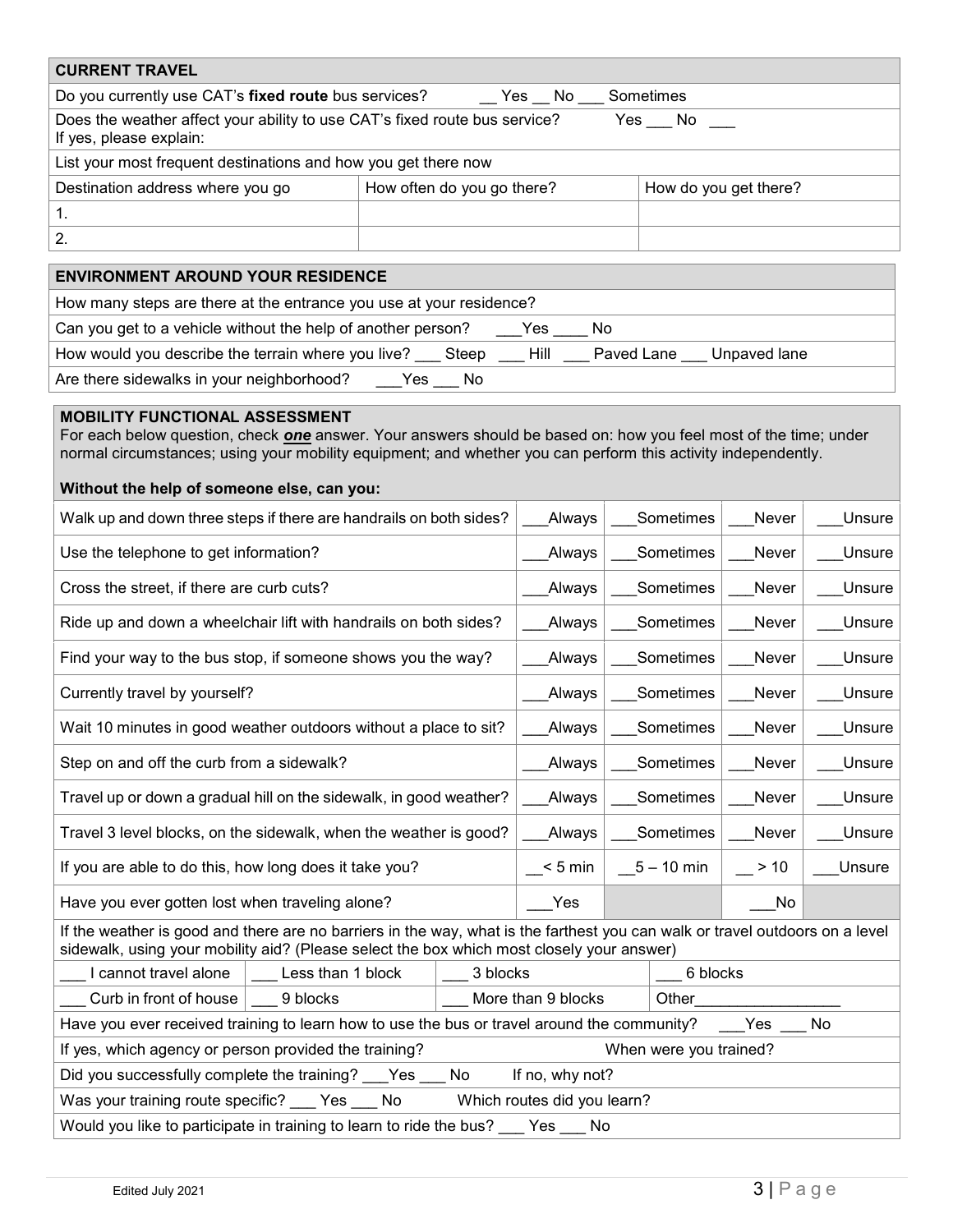|                                                                                                                                                                                                                                                                                                                                                                                                                                                                                                                                                                                                                                                                                                                                                                                                                                                                                                                                                                                                                                                                                                      | <b>DUPLICATION OF TRANSPORTATION SERVICES</b>                                                                                                                                                                     |                     |                                |                                           |                                                                                           |  |  |  |
|------------------------------------------------------------------------------------------------------------------------------------------------------------------------------------------------------------------------------------------------------------------------------------------------------------------------------------------------------------------------------------------------------------------------------------------------------------------------------------------------------------------------------------------------------------------------------------------------------------------------------------------------------------------------------------------------------------------------------------------------------------------------------------------------------------------------------------------------------------------------------------------------------------------------------------------------------------------------------------------------------------------------------------------------------------------------------------------------------|-------------------------------------------------------------------------------------------------------------------------------------------------------------------------------------------------------------------|---------------------|--------------------------------|-------------------------------------------|-------------------------------------------------------------------------------------------|--|--|--|
| Do you currently receive any transportation services?                                                                                                                                                                                                                                                                                                                                                                                                                                                                                                                                                                                                                                                                                                                                                                                                                                                                                                                                                                                                                                                |                                                                                                                                                                                                                   |                     | Yes<br>No                      |                                           |                                                                                           |  |  |  |
| Are any of your transportation costs paid for by another program or organization? (Select from below all that apply)                                                                                                                                                                                                                                                                                                                                                                                                                                                                                                                                                                                                                                                                                                                                                                                                                                                                                                                                                                                 |                                                                                                                                                                                                                   |                     |                                |                                           |                                                                                           |  |  |  |
| Senior Citizens Shared Ride Transportation Program                                                                                                                                                                                                                                                                                                                                                                                                                                                                                                                                                                                                                                                                                                                                                                                                                                                                                                                                                                                                                                                   |                                                                                                                                                                                                                   |                     |                                | Office of Vocational Rehabilitation (OVR) |                                                                                           |  |  |  |
| Medical Assistance Transportation Program                                                                                                                                                                                                                                                                                                                                                                                                                                                                                                                                                                                                                                                                                                                                                                                                                                                                                                                                                                                                                                                            |                                                                                                                                                                                                                   |                     |                                |                                           | Mental Health/Mental Rehabilitation (MH/IDD)                                              |  |  |  |
| Americans w/Disabilities Act Complementary Paratransit                                                                                                                                                                                                                                                                                                                                                                                                                                                                                                                                                                                                                                                                                                                                                                                                                                                                                                                                                                                                                                               |                                                                                                                                                                                                                   |                     |                                | Area Agency on Aging                      |                                                                                           |  |  |  |
| Group Home (Where you live)                                                                                                                                                                                                                                                                                                                                                                                                                                                                                                                                                                                                                                                                                                                                                                                                                                                                                                                                                                                                                                                                          |                                                                                                                                                                                                                   |                     | Other                          |                                           |                                                                                           |  |  |  |
| ADA Applicants: If you are Applying Specifically for ADA Services, the Application Ends HERE!                                                                                                                                                                                                                                                                                                                                                                                                                                                                                                                                                                                                                                                                                                                                                                                                                                                                                                                                                                                                        | All Other Applicants: Please Complete the Remainder of this Application!                                                                                                                                          |                     |                                |                                           |                                                                                           |  |  |  |
|                                                                                                                                                                                                                                                                                                                                                                                                                                                                                                                                                                                                                                                                                                                                                                                                                                                                                                                                                                                                                                                                                                      | <b>DEMOGRAPHIC INFORMATION</b> The following information is not required for Shared Ride to sponsor 85% of your trip<br>fare. This information is required by the Offices for Aging, Inc. for reporting purposes. |                     |                                |                                           |                                                                                           |  |  |  |
| Ethnic Information:<br>White African American Am Indian/Alaskan Native Asian American/Pacific Islander Hispanic Origin                                                                                                                                                                                                                                                                                                                                                                                                                                                                                                                                                                                                                                                                                                                                                                                                                                                                                                                                                                               |                                                                                                                                                                                                                   |                     |                                |                                           |                                                                                           |  |  |  |
| Do you live alone? Yes No                                                                                                                                                                                                                                                                                                                                                                                                                                                                                                                                                                                                                                                                                                                                                                                                                                                                                                                                                                                                                                                                            |                                                                                                                                                                                                                   |                     |                                | Do you have adequate housing? Nes         | No.                                                                                       |  |  |  |
| <b>INCOME AND HOUSEHOLD RELATED DATA</b>                                                                                                                                                                                                                                                                                                                                                                                                                                                                                                                                                                                                                                                                                                                                                                                                                                                                                                                                                                                                                                                             |                                                                                                                                                                                                                   |                     |                                |                                           |                                                                                           |  |  |  |
|                                                                                                                                                                                                                                                                                                                                                                                                                                                                                                                                                                                                                                                                                                                                                                                                                                                                                                                                                                                                                                                                                                      |                                                                                                                                                                                                                   |                     |                                |                                           |                                                                                           |  |  |  |
| If you are NOT registered for the Medical Assistance Transportation Program (MATP), you may qualify, and this<br>program could pay all of the cost for your eligible trips to medical appointments                                                                                                                                                                                                                                                                                                                                                                                                                                                                                                                                                                                                                                                                                                                                                                                                                                                                                                   |                                                                                                                                                                                                                   |                     |                                |                                           |                                                                                           |  |  |  |
| After reviewing the chart below I think that<br>I'm already registered with MATP _______I may qualify for MATP ______I do not think I qualify for MATP                                                                                                                                                                                                                                                                                                                                                                                                                                                                                                                                                                                                                                                                                                                                                                                                                                                                                                                                               |                                                                                                                                                                                                                   |                     |                                |                                           |                                                                                           |  |  |  |
|                                                                                                                                                                                                                                                                                                                                                                                                                                                                                                                                                                                                                                                                                                                                                                                                                                                                                                                                                                                                                                                                                                      | UNITED STATES DEPARTMENT OF HEALTH AND HUMAN SERVICES                                                                                                                                                             |                     | <b>2021 POVERTY GUIDELINES</b> |                                           |                                                                                           |  |  |  |
| <b>Household Size (select</b><br>one)                                                                                                                                                                                                                                                                                                                                                                                                                                                                                                                                                                                                                                                                                                                                                                                                                                                                                                                                                                                                                                                                | Annual Income (select one)                                                                                                                                                                                        |                     |                                |                                           |                                                                                           |  |  |  |
| 2                                                                                                                                                                                                                                                                                                                                                                                                                                                                                                                                                                                                                                                                                                                                                                                                                                                                                                                                                                                                                                                                                                    | less than $$14,820$                                                                                                                                                                                               |                     |                                | \$14,821 - \$20,040                       | \$20,041 - \$25,260                                                                       |  |  |  |
| 4                                                                                                                                                                                                                                                                                                                                                                                                                                                                                                                                                                                                                                                                                                                                                                                                                                                                                                                                                                                                                                                                                                    | \$25,261 - \$30,480                                                                                                                                                                                               |                     |                                | \$30,481 - \$35,700                       | \$35,701 - \$40,920                                                                       |  |  |  |
| 6                                                                                                                                                                                                                                                                                                                                                                                                                                                                                                                                                                                                                                                                                                                                                                                                                                                                                                                                                                                                                                                                                                    |                                                                                                                                                                                                                   | $$40,921 - $46,140$ |                                |                                           | \$46,141-\$51,360                                                                         |  |  |  |
| $\overline{7}$<br>8                                                                                                                                                                                                                                                                                                                                                                                                                                                                                                                                                                                                                                                                                                                                                                                                                                                                                                                                                                                                                                                                                  |                                                                                                                                                                                                                   |                     |                                |                                           | For families/households with more than 8 persons, add \$5,220 for each additional person. |  |  |  |
| RELEASE OF INFORMATION and CERTIFICATION OF APPLICATION                                                                                                                                                                                                                                                                                                                                                                                                                                                                                                                                                                                                                                                                                                                                                                                                                                                                                                                                                                                                                                              |                                                                                                                                                                                                                   |                     |                                |                                           |                                                                                           |  |  |  |
| I certify that the information contained in this application is correct and truthful to the best of my knowledge. I understand<br>the purpose of this application is to determine if I am eligible to participate in transportation programs delivered by CAT.                                                                                                                                                                                                                                                                                                                                                                                                                                                                                                                                                                                                                                                                                                                                                                                                                                       |                                                                                                                                                                                                                   |                     |                                |                                           |                                                                                           |  |  |  |
| I give my permission to CAT to contact a healthcare or other professionals that I designate for additional information to<br>verify that I am a person with a disability. ___Yes ____ No                                                                                                                                                                                                                                                                                                                                                                                                                                                                                                                                                                                                                                                                                                                                                                                                                                                                                                             |                                                                                                                                                                                                                   |                     |                                |                                           |                                                                                           |  |  |  |
| By signing below, I hereby agree to report any changes in circumstances immediately to this Service Provider regarding<br>my eligibility for funding assistance. I understand that documentation of all eligibility factors may be required to determine<br>eligibility correctly or for auditing purposes and that giving knowingly false statements is a criminal offense. I understand<br>that I have a right to request a Department of Human Services hearing. This affirmation statement covers this application<br>and all attachments required for the determination of eligibility. I am authorizing that, in the event that the Service<br>Provider must verify information regarding my trips from medical providers to which I am traveling, in order to comply with<br>the PA Department of Human Services regulations, you have my permission to do so. The information will be held by only<br>the Service Provider and its agents in the strictest confidence and will not be shared with any other agency, except the<br>professionals from which we are receiving the information. |                                                                                                                                                                                                                   |                     |                                |                                           |                                                                                           |  |  |  |
|                                                                                                                                                                                                                                                                                                                                                                                                                                                                                                                                                                                                                                                                                                                                                                                                                                                                                                                                                                                                                                                                                                      |                                                                                                                                                                                                                   |                     |                                |                                           |                                                                                           |  |  |  |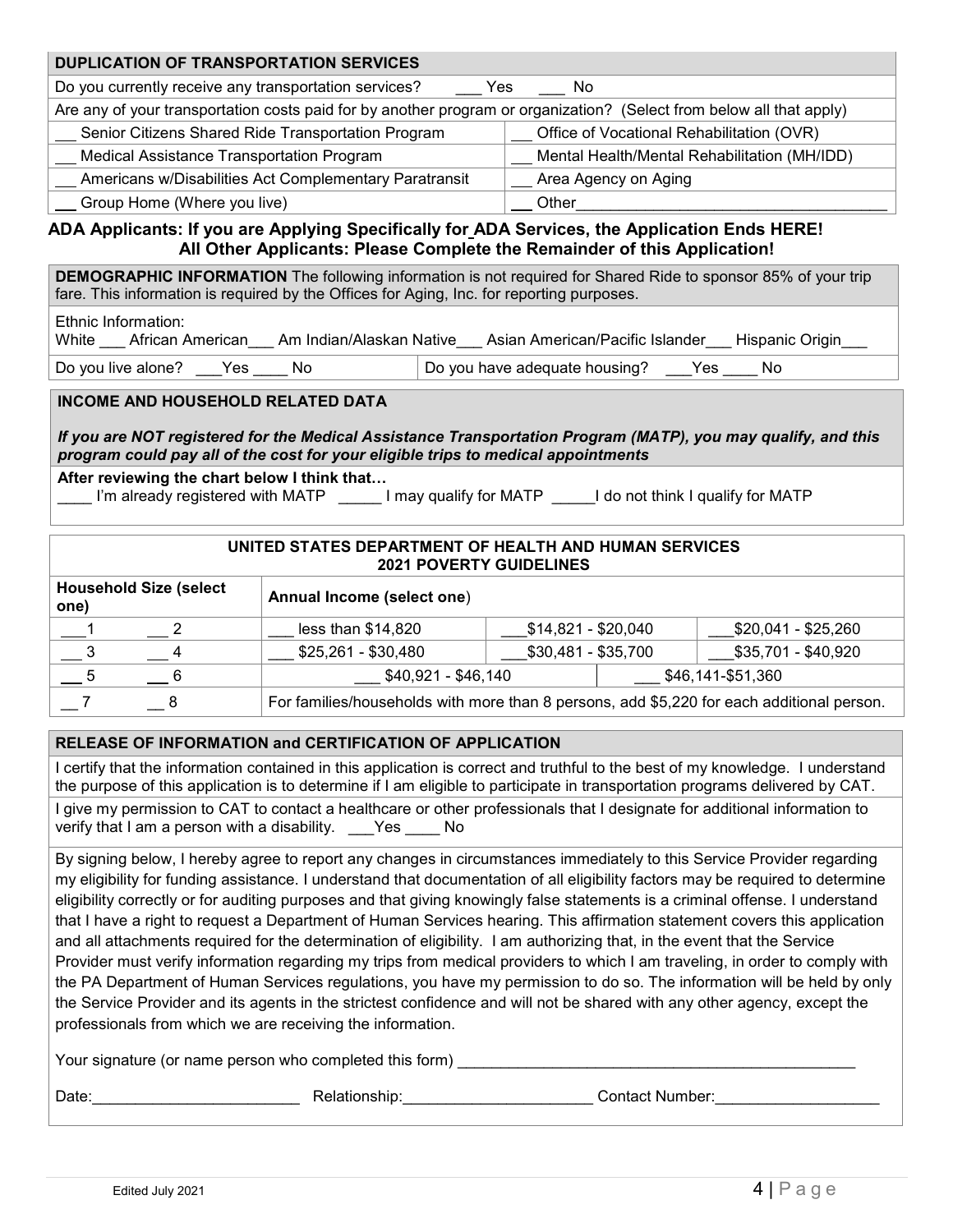**MAILING INSTRUCTIONS: Please check the following before mailing your application**

**\_\_\_ Include a copy of ONE form of proof of age**

**\_\_\_ Include a copy of any other important documents such as the Certification of Disability Form on Page 6**

**\_\_\_Sign the Release of information and Certification of Application section**

# **PROFESSIONAL WRITTEN VERIFICATION OF DISABILITY** In order to be eligible based on a disability, the Certification of Disability (last page) must be completed by a qualified individual from one of the organizations listed below that you are a person with a disability is **required** to participate in the Rural Transportation for Persons with Disabilities Program and the ADA program. *Office of Vocational Rehabilitation (OVR)* Bureau of Blindness and Visual Services **Registered Nurse** *Disability Insurance (SSDI) United Cerebral Palsy PA Attendant Care Program Physician Community Services Program for Persons with Physical Disabilities Registered Physical/Occupational Therapist Mental Health/Mental Retardation Program (MH-MR)*  $\qquad$  | Center for Independent Living (CIL)  $\qquad$  | Other Information contained in this application will be kept confidential and shared only with professionals involved in evaluating your eligibility and appropriate CAT personnel. CAT staff may need to talk to the applicant later to get more information. If you are not registered to vote where you live now, would you like to apply to register to vote here today? Yes No No, I am already registered to vote where I live now.